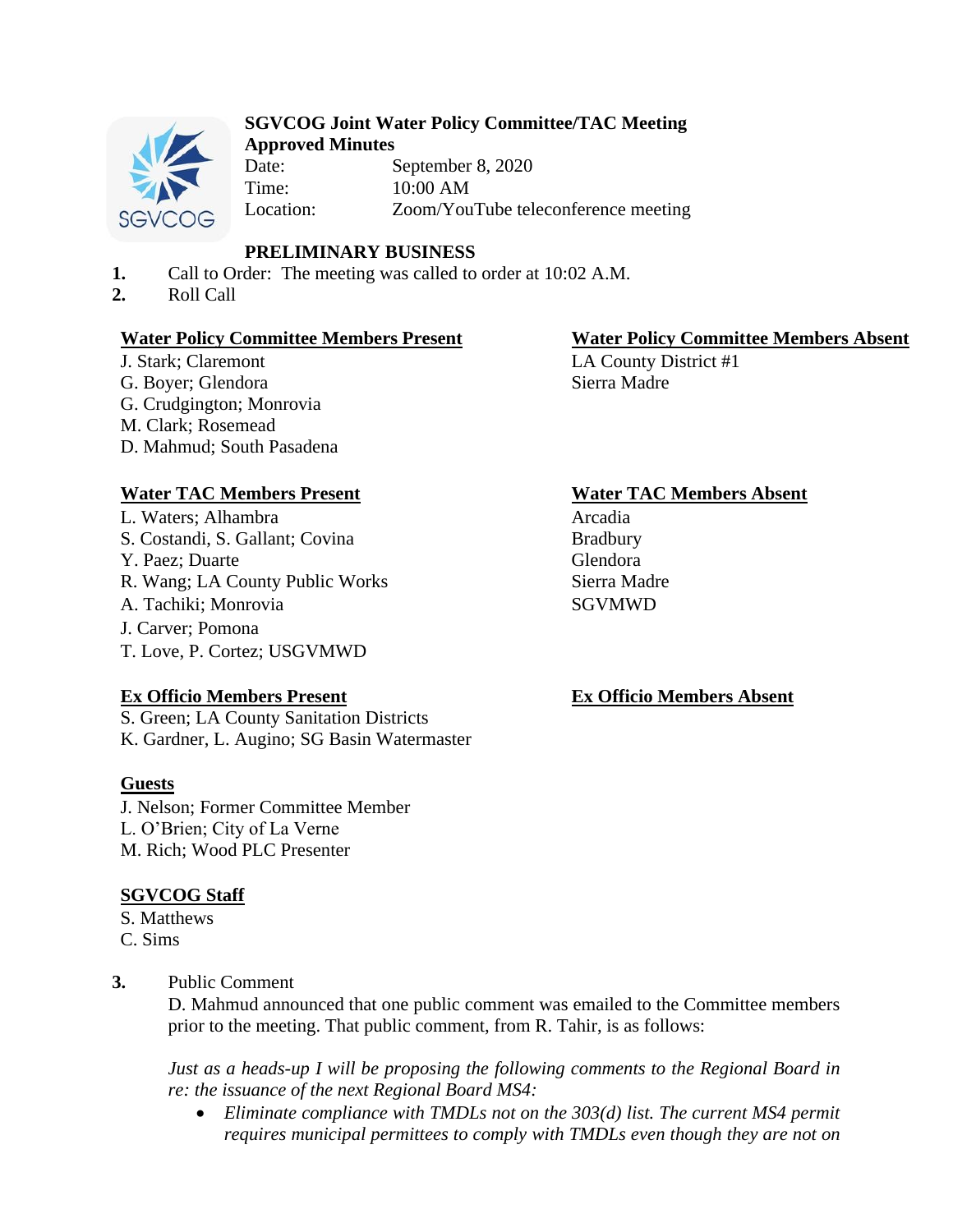*the 303(d) list for Los Angeles County. This includes every city in the San Gabriel Valley. Eliminating these TMDLs would significantly reduce the compliance cost burden on them.* 

- *Eliminate compliance with the bacteria TMDL for those municipal permittees that drain to engineered channels during storm events. The Los Angeles and other Regional Boards are required to exempt such permittees from compliance (includes all San Gabriel Valley cities) pursuant to state law (California Code of Regulations 3939.5). However, the current MS4 Permit limits the high flow suspension to 10 exceedance days. But the high-flow suspension regulation mentions nothing about exceedance days. The elimination of bacteria TMDL compliance will also further reduce compliance costs for all San Gabriel Valley cities and others in Los Angeles County.*
- *Eliminate compliance schedules, including those for TMDLs, in MS4 Permits. State policy, state law, and federal law do not require compliance schedules in MS4 permits. In fact, state law prohibits them. Only general NPDES permits require compliance schedules. This is because compliance schedules are a requirement under Clean Water Act Section 301. It is an undisputed fact that MS4 permits are not subject to CWA Section 301. This has been affirmed, ironically, by the Regional Board.*
- *Eliminate compliance with watershed management programs (WMPs). Although the proposed permit eliminates enhanced watershed management programs, WMPs are still required as determinants of TMDL compliance. However, WMPs are not authorized as compliance determinants under federal stormwater regulations; only stormwater management programs are, governed by an iterative process, which reduce pollutants to the maximum extent practicable (per 402(p)(3)(B)(iii). Eliminating compliance with WMPs would further significantly reduce MS4 compliance costs to a significant extent.*
- *Eliminate compliance with wet weather water quality standards (includes TMDLs) because according to State Board Order 2001-15, there is no such thing in federal law or state law as a wet weather water quality standard. Water quality standards are dry weather (ambient) standards. This would also further reduce MS4 compliance costs.*
- *Eliminate, among other things, compliance with reasonable assurance analyses, pollutants in non-stormwater discharges, monitoring (sampling and analysis in the receiving water) are not required because they are not federally authorized. This would also further reduce MS4 compliance costs.*
- **4.** Changes to Agenda Order. No changes to agenda order.

## **CONSENT CALENDAR**

**5.** Water Committee/TAC July Meeting Minutes **There was a motion to approve the consent calendar with modification and clarification on the H.R. 2 vote. (M/S: M. Clark/G. Boyer)**

**[MOTION PASSED]**

**AYES:** Committee – Claremont; Glendora; Monrovia; Rosemead; South Pasadena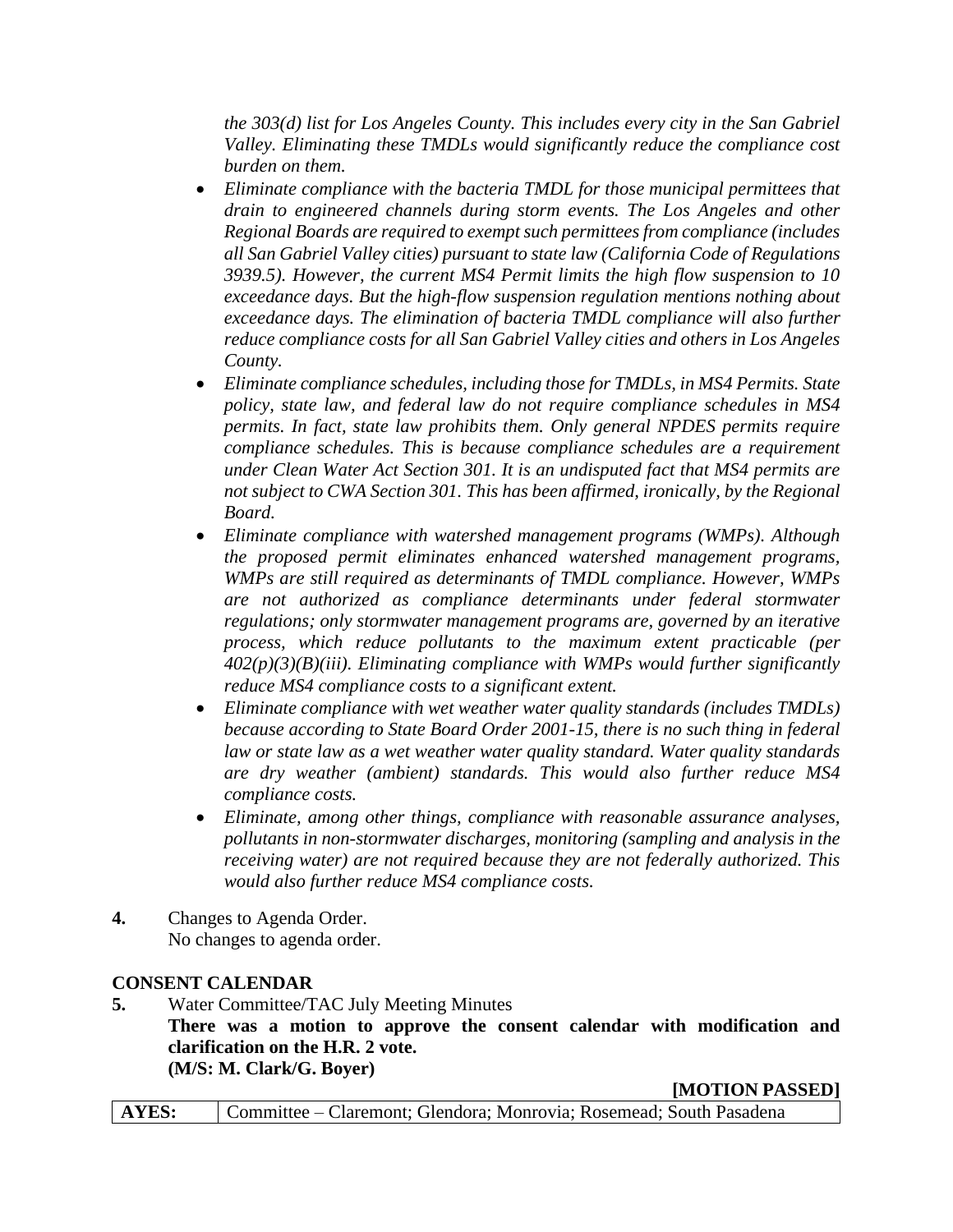|                 | TAC - Covina; Duarte; Monrovia; Pomona; LA County Public Works; |
|-----------------|-----------------------------------------------------------------|
|                 | <b>USGVMWD</b>                                                  |
| <b>NOES:</b>    |                                                                 |
| <b>ABSTAIN:</b> |                                                                 |
|                 | <b>ABSENT:</b>   Committee – LA County District 1; Sierra Madre |
|                 | TAC – Alhambra; Arcadia; Bradbury; Glendora; Sierra Madre       |

## **ACTION ITEM**

**6.** Election of Chair and Vice Chair of Water Policy Committee Water Policy Committee Chair asked for nominations and noted that Water TAC elections will take place in October.

#### **There was a motion to elect Gloria Crudgington as Chair and Diana Mahmud as Vice Chair of the Water Policy Committee. (M/S: D. Mahmud /J. Stark)**

#### **[MOTION PASSED]**

| AYES:           | Claremont; Glendora; Monrovia: Rosemead; South Pasadena |
|-----------------|---------------------------------------------------------|
| <b>NOES:</b>    |                                                         |
| <b>ABSTAIN:</b> |                                                         |
| <b>ABSENT:</b>  | Sierra Madre; LA County District 1                      |

#### **PRESENTATIONS**

**7.** Upper Los Angeles River and Rio Hondo Watershed Area Fire Effects Study M. Rich of Wood PLC provided a presentation on a scientific study that will be submitted by the SGVCOG on behalf of the Upper Los Angeles River (ULAR) Watershed Management Group for the upcoming Fiscal Year 2021-22 Safe, Clean Water Program call for projects. The proposed fire effects study will collect and analyze water quality data for three years and develop models for the fate and transport of fire-related contaminants in the ULAR watershed. This research will be used to promote scientifically sound regulations and develop strategies for addressing metals and nutrients in the ULAR. There were clarification questions on which metal pollutants are influenced by the increased occurrence of fires, to which the presenters responded that zinc and copper are the metals we see most influenced.

## **DISCUSSION ITEMS**

**8.** 2020 Municipal Separate Storm Sewer System (MS4) Draft Permit

D. Mahmud first reviewed the second proposed State Board order on WMPs and EWMPs under the Los Angeles MS4 Order and reviewed key concerns with the adaptive management process and that more metrics are needed to qualify for safe harbor. She noted that the State Board released a redline version with the changes between the draft and second orders, and noted the Board will hold a public workshop on October 6 to hear public comments.

S. Matthews reviewed some of the changes between the Working Proposal and Draft MS4 Permit. Changes to the Draft Permit include those related to employee training and the annual report deadline. The Draft Permit no longer requires Permittees to train employees